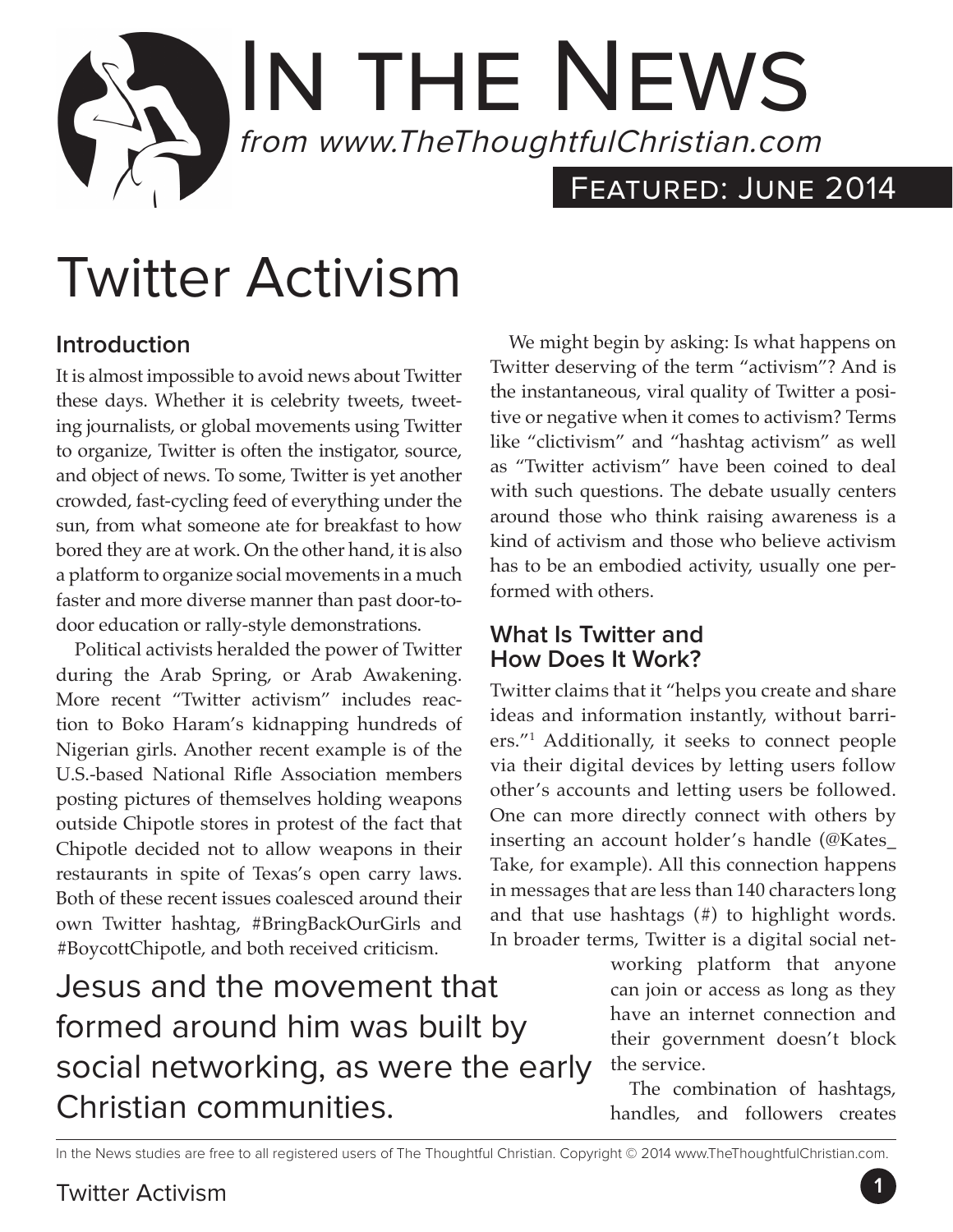a network or web that instantaneously publishes a message, forwards it, and continues to broaden the web. Hence the viral quality of Twitter. For example, I tweeted: "Can digital technologies reshape our spiritual norms of 'attention'? shar.es/VALeZ @FemTheologian @joyceannmercer @nathanairplane." Then my followers @FemTheologian, @joyceannmercer, and @nathanairplane were sent the link I posted and could choose to forward the message, sharing it with their followers. You can see from the picture that two of them favorited it and forwarded it. The tweet is seen by my followers in their feeds, and had I added a hashtag like #technology or #spirituality, it would have been searchable by anyone on Twitter watching for those keywords.

| <b>Kate Ott</b><br>@Kates Take                                                                                                                                                                            |
|-----------------------------------------------------------------------------------------------------------------------------------------------------------------------------------------------------------|
| Can digital technologies reshape our<br>spiritual norms of "attention"?<br>shar.es/VALeZ @FemTheologian<br>@joyceannmercer @nathanairplane                                                                |
| ← Reply <i>i</i> Delete ★ Favorite ••• More                                                                                                                                                               |
| <b>RETWEETS</b><br><b>FAVORITE</b><br>黑的<br>2                                                                                                                                                             |
| 9:34 AM - 28 May 2014                                                                                                                                                                                     |
| Reply to @FemTheologian @joyceannmercer @nathanairplane                                                                                                                                                   |
| Nathan Schneider @nathanairplane · May 28<br>@Kates Take and @AmishFuturist might have a good conversation about tech<br>and attention!<br><b>In Reply 13 Retweet * Favorited </b> More<br><b>Details</b> |
| Gina Messina-Dysert @FemTheologian · May 28<br>fem<br>@Kates Take @joyceannmercer @nathanairplane Thanks for sharing!<br><b>Details</b><br>th Reply 13 Retweet * Favorited  More                          |

*Here is an example of the way one tweet can quickly spread to reach additional users when followers share the original message with their own followers.*

#### **Jesus Was a Social Networker**

*Digital* social networking is relatively new, but social networking is not. Jesus and the movement that formed around him was built by social networking, as were the early Christian

communities. Jesus would say in one town that he was going to the next, and travelers would spread the word (virally, albeit rather slowly). Crowds would show up randomly, as if a flashmob invitation had been tweeted out by birds, the news making its way from one village market to the next. Jesus' ability to gather a crowd on such short notice and the fact that someone he had never met might "know" of his miracles in advance scared the religious and political leadership of the time. The institutional authorities were unable to control the story and the way the community of Christians kept growing. This generated fear in the established authority, as it has throughout history.

Early Christian communities were founded on a similar method of networking. Disciples and converts formed small communities to practice their religion together, but more importantly, doing so helped them spread the stories and beliefs of this newly forming religion. Paul might as well have had a degree in social movements. He used letters to communicate to new communities, theologizing on the fly to integrate diverse voices and welcome new believers with very different histories. For example, he got rid of requirements to be circumcised or to eat only certain foods. The letters collected from Paul in the Bible are not necessarily even all written by him. He developed a group of followers who could spread his message under his name, giving the "organizing" a sense of authority. Of course, there were squabbles over theology and Christian practices then just as there are today. The epistles (letters) provide record of the kind of back-and-forth conversation that was taking place as communities struggled with how to live out their beliefs.

In their long form, the epistles might be more analogous to today's blogs. However, we know that sayings from Jesus, Paul, and other major figures in the developing tradition of Christianity became popular ways to teach and spread the religion. It was a tradition of the time to sum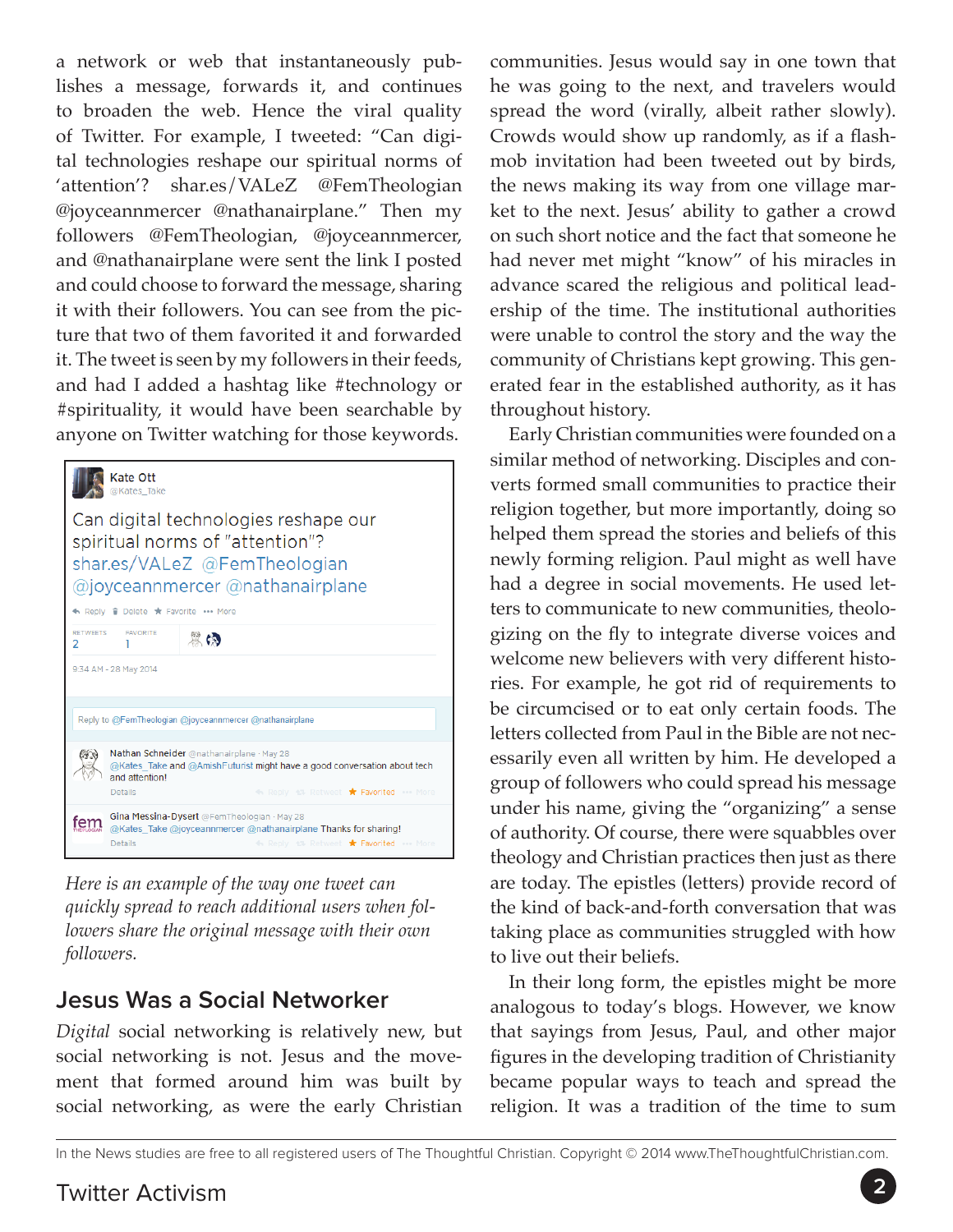up the meaning of one's movement or the character of a person in aphorisms. This practice mimics tweeting. Small snippets become a totalizing thought that stand for a larger set of beliefs or practices. For example, if I were to say, "The Love Commandment," most Christians would automatically recall Jesus' statement to religious authorities about which law was most important.

If I were to tweet, "#Healthcare is a #HumanRight. Let's speak up. #LoveCommandment in action,"

Christians reading my tweet would be able to assume a particular theological interpretation that grounds my orientation to health-care

access. Granted, none of what Jesus or Paul did was instantaneous, and only some of it was anonymous or pseudonymous, but it shares all the same qualities of social networking that Twitter activists hope to achieve.

#### **Have Hashtags Changed Activism?**

Twitter, at its best, allows individuals to connect and strengthens networks that raise awareness by providing links to opportunities for change. There are, of course, times when the sheer number of supporters (whose awareness came from the Twitter-verse) generates enough pressure that tangible change does occur. For example, in 2012 the Susan G. Komen Foundation was going to stop its funding donations to Planned Parenthood. Supporters of #PlannedParenthood went viral with the news, not only putting pressure on the Susan G. Komen Foundation to reverse its decision but also raising significant amounts of money for Planned Parenthood. Some would say Twitter, at its worst, allows individuals to be in relative comfort, anonymously sometimes, jumping on cause-based bandwagons that lack sophistication. Twitter allows people to act without considering wider consequences. Such criticism has been leveled at individuals such as Michele Obama, who posted

a picture with #BringBackOurGirls in response to the kidnapping of Nigerian schoolgirls.

Before we can ask if hastags have changed activism, we need to ask what definition of activism is being used. Sean Gardner (@2morrowknight) is an influential social media activist. In an article about the art of Twitter activism, he writes, "What is a great activist, you ask? I'll tell you: one who informs you of the issues, inspires you to take action, and empowers you to make a difference."2

### In their long form, the epistles might be more analogous to today's blogs.

While such *great activism* does at times happen, it is often missing from Twitter activist movements. Instead, the primary criticism is that most activism on Twitter stops at "informs you of the issues" and often does so with no consequence to the person forwarding the information. Another criticism is that because of the speed at which campaigns form, there is looser fact checking and a lack of in-depth explanation. As Caitlin Dewey writes in a recent article for the *Washington Post*:

First, critics argue, "hashtag activism" is lazy—it's a frictionless convenience, conducted from the safety of a computer screen, that often serves more as a flattering public symbol of concern than concern itself. More insidiously, some claim, these hashtags are often started not by the people they're supposed to help, but by privileged, pitying outsiders on the other side of the world, gender gap or class divide. That's what made #Kony2012 so vaguely icky. And that's what made #NotYourAsianSidekick and #JusticeforTrayvon so great—those hashtags transcended whatever paternalistic or imperialistic traditions may exist in traditional media and discourse, and gave a platform to an oft-disenfranchised group.3

In fact, Twitter is used by many groups primarily for activist agendas. These groups not only use it to spread information, though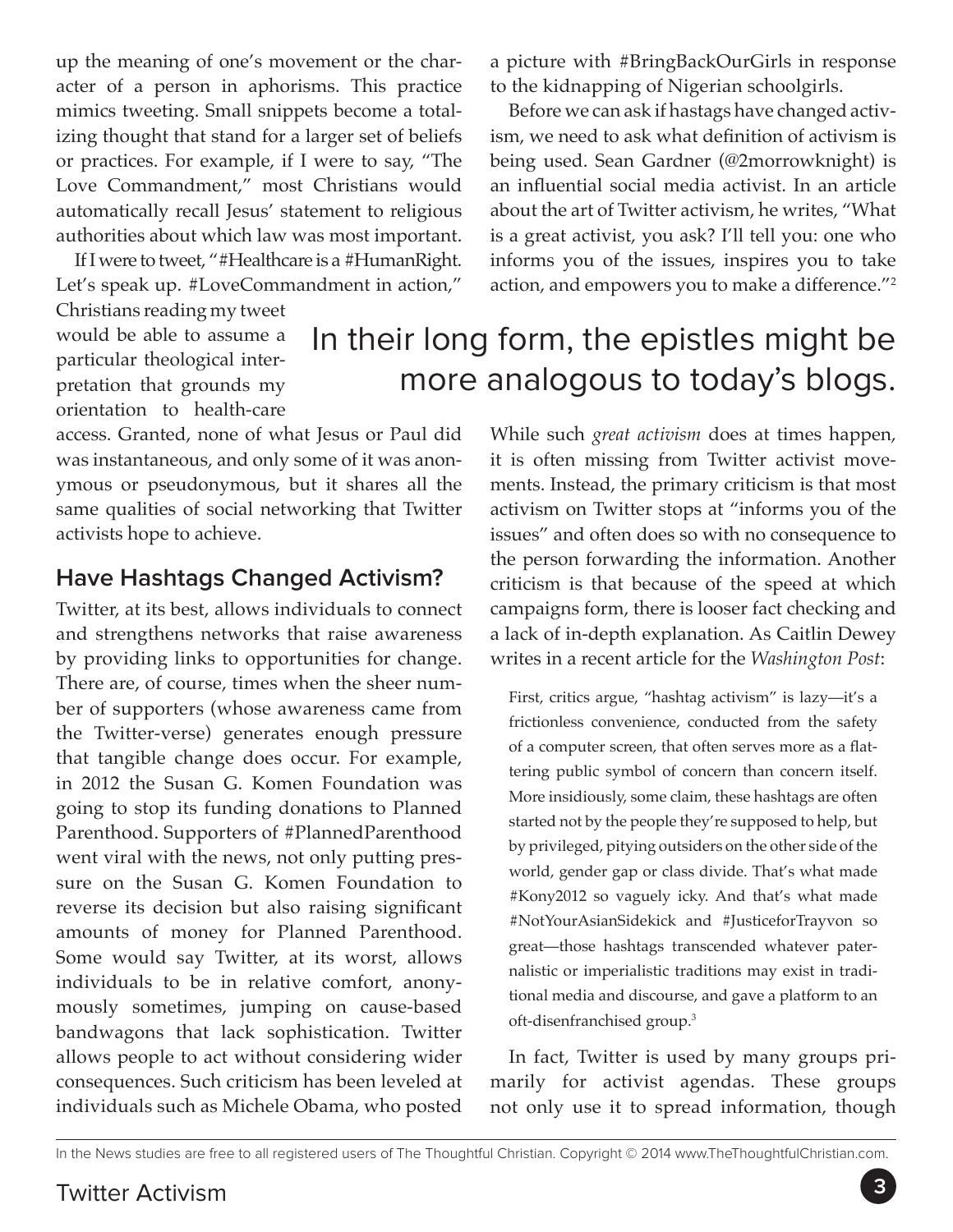that is their primary impetus, but they also include a specific call to action, such as when #JusticeforTrayvon sought to bring people together for rallies and vigils. Twitter activists also successfully pressured one of the jurors who acquitted George Zimmerman to drop her book contract. Feminista Jones, in a col-



*This image from Twitter shows one community in which activism that began on Twitter led to more traditional activism in the form of a peaceful protest march seeking #justicefortrayvon* 

umn wondering if "Twitter is the Underground Railroad of Activism," writes, "Particularly for people of color, Twitter has become one of the most important tools of modern sociopolitical activism, a powerful force in the Zimmerman trial aftermath and beyond."4

Some critics point out that in the United States there are proportionally more people of color than whites using Twitter.<sup>5</sup> Access to Twitter and the ability to generate large viral networks impact how a story is told or what action is taken. Many refer to this as a democratization of media or technology. It is a legitimate criticism that Twitter allows the privileged to take on someone else's cause in an underinformed, do-gooder manner, and activist scholars like Andrea Smith point out that the privileged—majority stakeholders in the status quo—dismiss Twitter activism as a way to silence minority voices that are raising awareness and organizing via Twitter.6 Activists such as Smith ask us to question whether the content, the mode, or the group is what aggravates critics of Twitter activism. It is probably a combination of the three. It may also be that raising awareness is itself enough of an activist contribution to lead folks, over time, to work for concrete change related to a particular issue.

#### **#FinalRemarks**

Twitter is not simply a tool for organizing or a space to share random thoughts. Like any significant technology, it alters our behavior and even affects our thought patterns. Global organization has definitely been changed by Twitter. While key phrases and aphoristic, value-laden slogans have been around for centuries, the spread of such networks and the formation of communities reaches new levels with digital social media. Given the speed and possible anonymity, great harm can be done. There are plenty of reported examples of harm, such as the homophobic tweets that Michael Sam received after kissing his boyfriend on ESPN when he was selected in the NFL draft or the onslaught of negative tweets that women of color receive when they speak up against sexual violence. Some would say that the instantaneous quality of Twitter leads to people posting and forwarding without thinking first. Others would say it just allows people to see one another's true colors.

Twitter, like any other network of people, is not free from the same oppressive forces that shape our everyday lives. It can be used to reinforce them or counter them.

#### **Endnotes**

- 1. "About Twitter," [https://about.Twitter.com/.](https://about.twitter.com/)
- 2. Sean Gardner (@2morrowknight), "Marc Parent and the Art of Twitter Activism," *Huffington Post*, Nov. 19, 2010, http://www.huffingtonpost .com/2morrowknight/marc-parent-and-the-art -o\_b\_785240.html.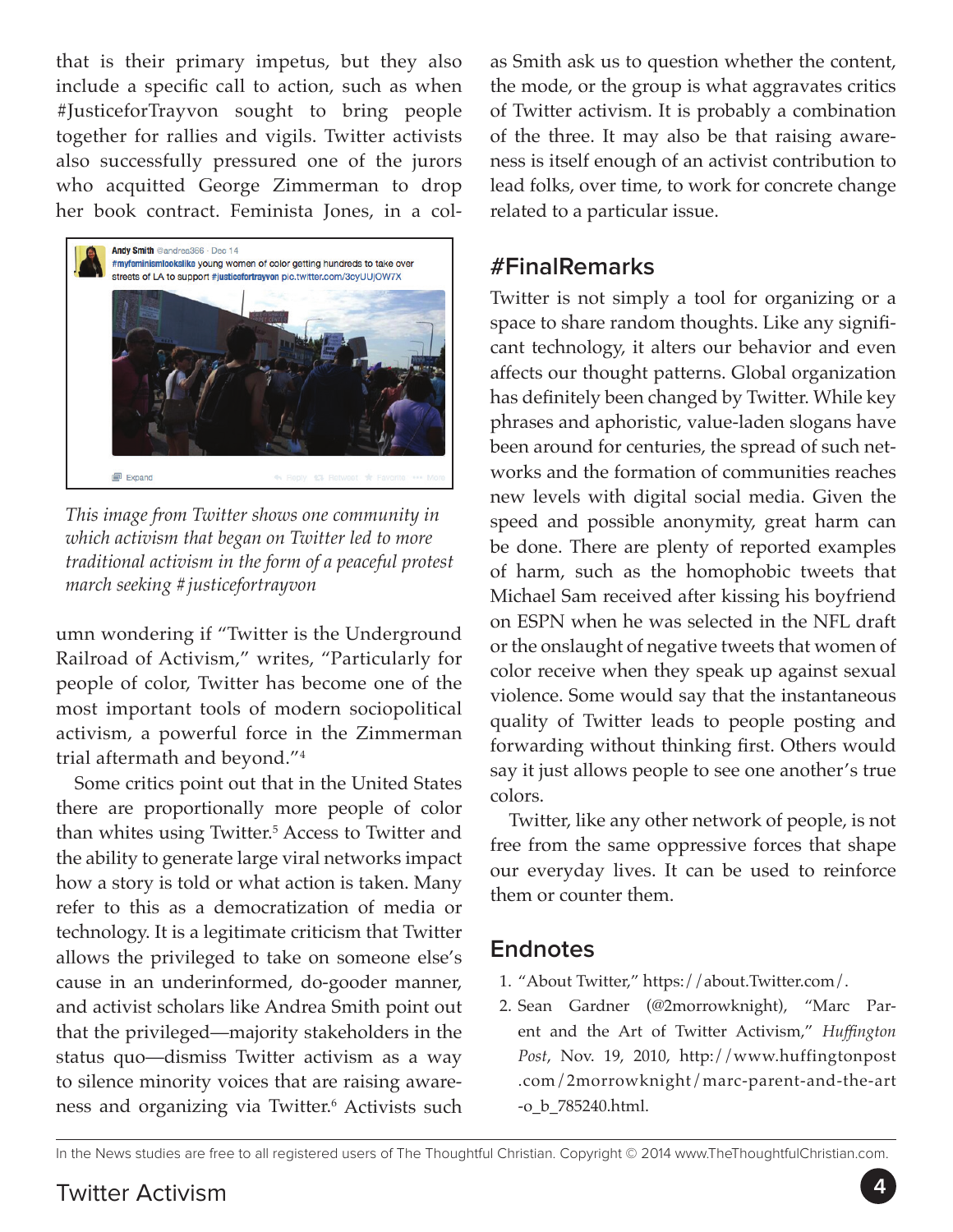- 3. Caitlin Dewey, "#Bringbackourgirls, #Kony2012, and the Complete, Divisive History of 'Hashtag Activism,'" *Washington Post*, May 12, 2014, http:// www.washingtonpost.com/news/the-intersect/ wp/2014/05/08/bringbackourgirls-kony2012-and -the-complete-divisive-history-of-hashtag-activism/.
- 4. Feminista Jones, "Is Twitter the Underground Railroad of Activism?" *Salon*, July 17, 2013, [http://www](http://www.salon.com/2013/07/17/how_twitter_fuels_black_activism/) [.salon.com/2013/07/17/how\\_Twitter\\_fuels\\_black](http://www.salon.com/2013/07/17/how_twitter_fuels_black_activism/) [\\_activism/.](http://www.salon.com/2013/07/17/how_twitter_fuels_black_activism/)
- 5. Pew Research Center, "The Demographics of Media Users—2012," Feb. 14, 2013, [http://www.pewinternet](http://www.pewinternet.org/files/old-media//Files/Reports/2013/PIP_SocialMediaUsers.pdf)

[.org/files/old-media//Files/Reports/2013/PIP](http://www.pewinternet.org/files/old-media//Files/Reports/2013/PIP_SocialMediaUsers.pdf) [\\_SocialMediaUsers.pdf](http://www.pewinternet.org/files/old-media//Files/Reports/2013/PIP_SocialMediaUsers.pdf).

6. @Prisonculture and Andrea Smith, "Interlopers on Social Media: Feminism, Women of Color and Oppression," Jan. 30, 2014, [http://www.usprisonculture](http://www.usprisonculture.com/blog/2014/01/30/interlopers-on-social-media-feminism-women-of-color-and-oppression/) [.com/blog/2014/01/30/interlopers-on-social](http://www.usprisonculture.com/blog/2014/01/30/interlopers-on-social-media-feminism-women-of-color-and-oppression/) [-media-feminism-women-of-color-and-oppression](http://www.usprisonculture.com/blog/2014/01/30/interlopers-on-social-media-feminism-women-of-color-and-oppression/).

*Kate Ott is Assistant Professor of Christian Social Ethics at Drew University Theological School and author of* Sex + Faith: Talking with Your Child from Birth to Adolescence*.*

In the News studies are free to all registered users of The Thoughtful Christian. Copyright © 2014 www.TheThoughtfulChristian.com.